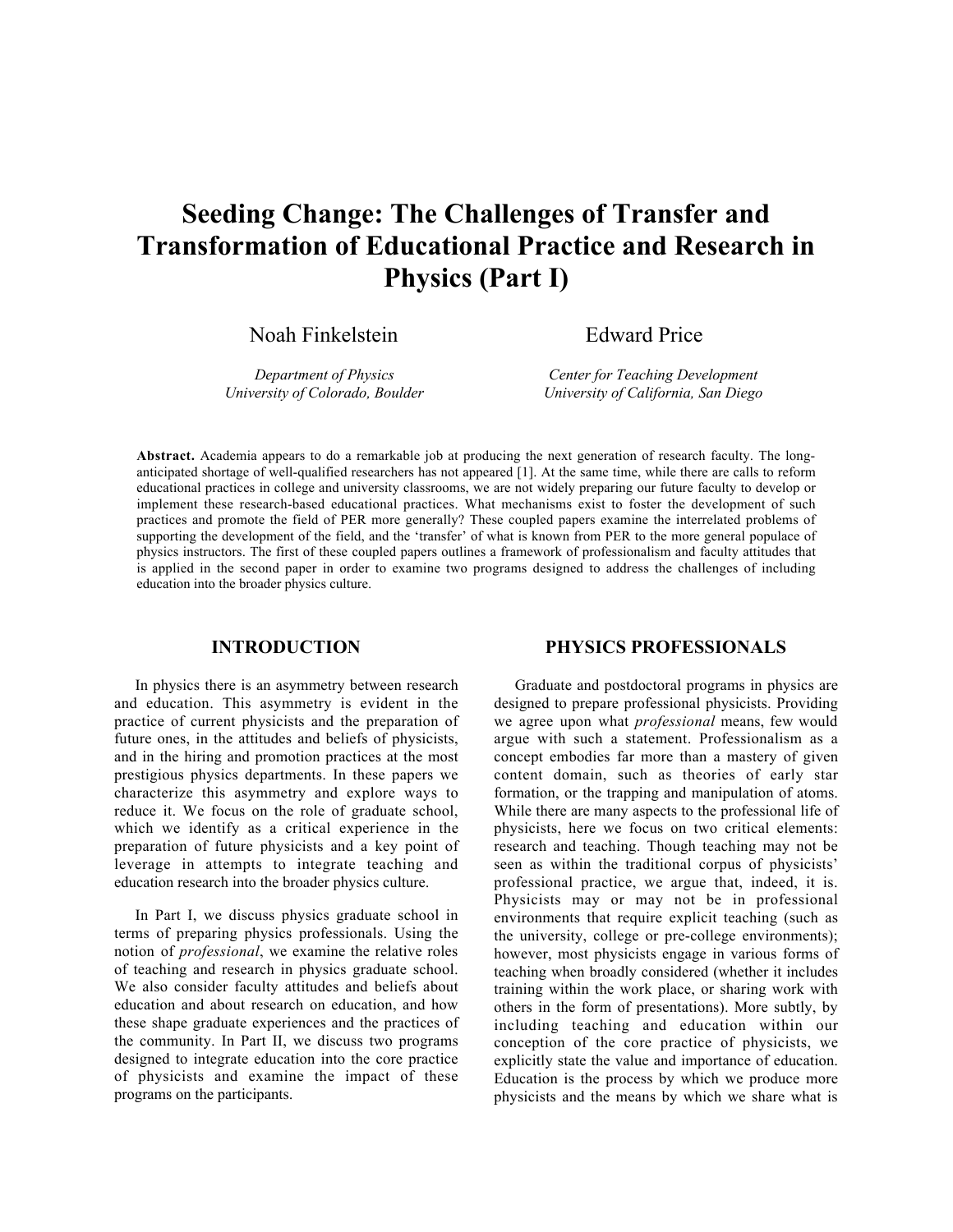known and useful in our discipline with the rest of society (including those that vote, fund, and set policies for our work and society). While universities adequately prepare graduate students for their professional roles as researchers, our efforts at preparing these same students in teaching and educational practice in physics are lagging. By more thoroughly defining the characteristics of professionals, we highlight the achievements and shortcomings of our efforts in the preparation of graduate students and postdocs as physics professionals. In Part II, we examine two programs that successfully augment the traditional training that graduate students and postdocs receive and consider the issues involved in order to include these programs in an integrated and sustainable manner.

## Six Characteristics of Professionals

Shulman considers a profession to 'describe a special and unique set of circumstances for deep understanding, complex practice, ethical conduct and high-order learning, circumstances that define the complexity of the enterprise and explain the difficulties of prescribing both policies and curriculum in this area' [2]. Professionalism has both technical components and ethical or moral components. It is an evolving rather than prescriptive domain of practices. Shulman characterizes six critical (necessary but not sufficient) conditions of professional learning: service, understanding, practice, judgment, learning, and community [2]. We examine these six characteristics of professional learning to explore how we might include education more thoroughly within the preparation of future physicists.

**Service:** Service is the goal of a profession – to augment and contribute to society using specialized skills, knowledge, and judgment bound to a particular community and domain of inquiry. Professional physicists serve society (by characterizing and shaping our world). Our graduate students, with thorough preparation in research are well trained to serve in this manner, by advancing the field of physics and expanding what is known and practiced. Service in *teaching* physics is a muted theme in our graduate programs – it is represented by paltry teaching requirements, limited or absent training programs, and an area of minimal supervision or feedback. Graduate school is complete when a student contributes research to advance the field (in service to the sub-domain and society at-large). Teaching is either considered an obstacle, or an addendum.

*Understanding:* The body of knowledge, the scope of what is known, tested, debated, and developed is one of defining characteristics of the profession. Understanding Beowulf, while critical to some scholarly and professional pursuits, is generally *not* considered within the body of understanding necessary for the professional physicist. Through courses in particular domains of inquiry, and particularly through laboratory and research apprenticeships, graduate students develop an understanding of the research domain of physics. When it comes to teaching, in general, graduate programs provide remarkably few opportunities to promote student understanding of teaching, what is known in the growing field of physics education research, or the rich literature of educational practice.

*Practice:* The practice of physics may be considered the purpose, or ends, of knowledge. To apply, to test, and to further what is known in the field requires the *practice* of physics. Ultimately, the practice of research is the hallmark of a graduate program – through a fairly explicit model of apprenticeship, graduate students become professional researchers through practice. Teaching, in contrast, remains highly variable in terms of opportunity to practice (requirements vary between no and 3 terms of teaching, generally). It remains largely de-coupled from other aspects of professional learning and the lack of feedback and support of teaching turns the practice of teaching from a form of professional preparation to a stunted form of practice, a mechanism to fund graduate pursuits or fulfill requirements.

*Judgment:* Judgment bridges understanding and practice. Judgment is based on the ideological commitments of a profession, and distinguishes between prescriptive labor (following defined tasks) and professional activity. One of the defining characteristics of professional physicists is their ability to define problems and simplify questions in order to identify appropriate physical mechanisms that shape the investigation of our world. Through coursework, participation in research labs, colloquia, conferences, and professional journals, graduate students develop a sense of judgment about what research questions are appropriate, and how and when to revisit and revise a particular research approach. Meanwhile, little or no coaching on judgment in teaching is present, and too often teaching is approached *ad hoc* (for graduate students have little understanding upon which to base their practice).

*Learning from experience:* Learning from practice serves to inform academic understanding, practice, and judgment. This cyclic process in physics allows physicists to revise and revisit theories, challenge paradigms, and develop new forms of inquiry.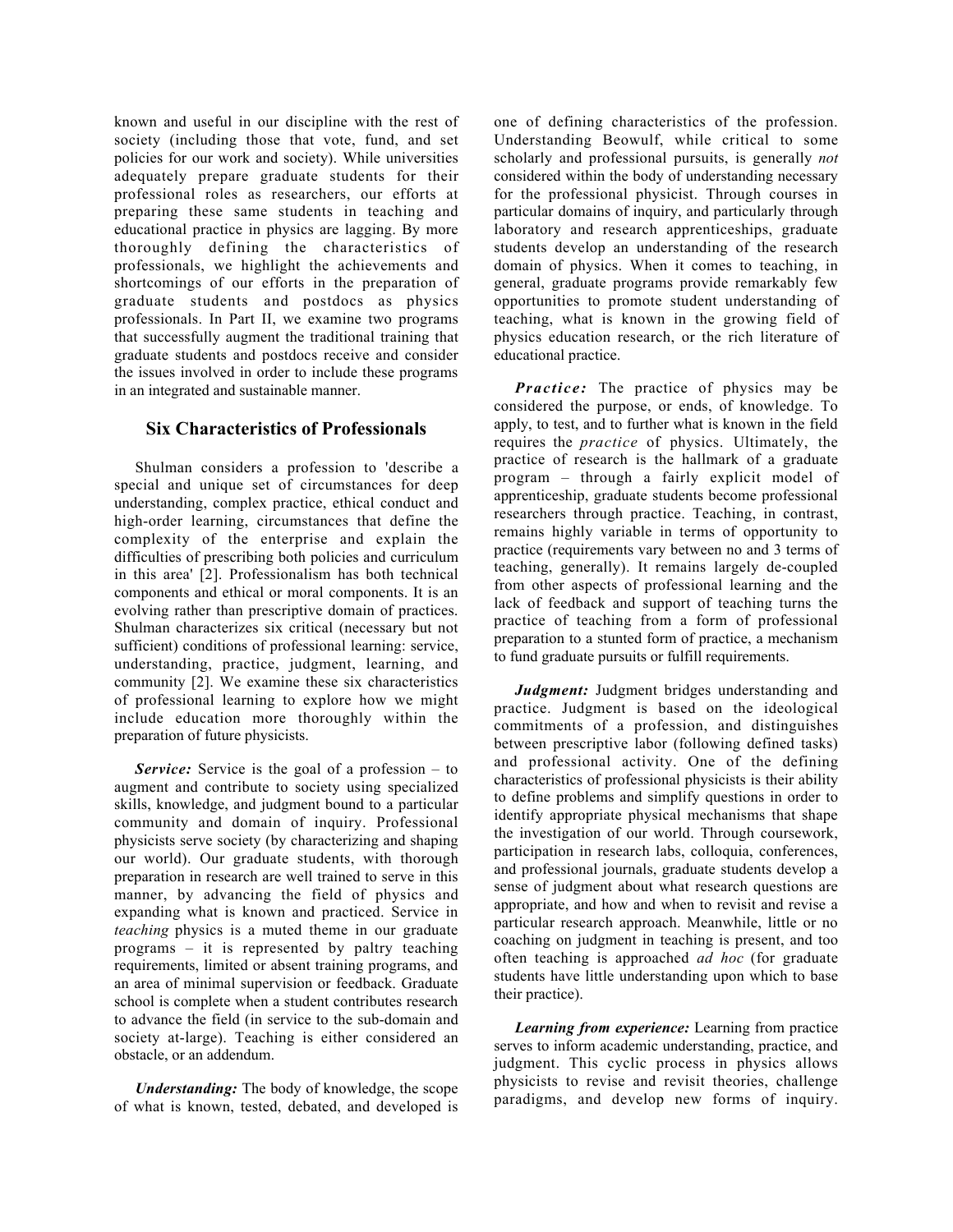Research experiences and feedback, in the form of group meetings, conferences, and papers, shape graduate student preparation in research. In teaching, relatively few mechanisms for reflecting on educational practice exist. Students tend to teach as they were taught without much reflection on the process. Only in the exceptional cases is teaching recognized in graduate preparation (with teaching prizes, or punishment). In the normal course of events, there are no opportunities to reflect upon teaching practice other than to recognize that these duties have been discharged.

*Community:* A community of professionals has distributed expertise across and responsibility for a domain. This community holds the reigns to validate new forms of understanding, practice, and judgment. In physics, when these community values are breached (e.g. when data are falsified), it is a scandal and the community rejects the work and the individual conducting the work. The research community is well defined for graduate students. They participate as a cohort of students taking classes, then in a research group, as conference participants and members of a discipline, and ultimately as contributors to the field (through presentation and publication). Teaching has no such established or built-in community in graduate preparation, despite it being a widespread practice of the professionals they seek to become.

# FACULTY ATTITUDES

The asymmetry between teaching and research is not limited to graduate preparation; it is also reflected in faculty attitudes and practices. These two elements of university education are interrelated: faculty attitudes influence the focus of graduate school, while the attitudes of future faculty are shaped by the graduate experience. We first consider physics faculty attitudes and beliefs about teaching and learning, and then turn to attitudes and beliefs about *research on* teaching and learning. In Part II, we focus on the relationship between attitudes and graduate preparation.

# Faculty attitudes about teaching and learning

It is generally acknowledged that instructors' attitudes and beliefs have a major impact on classroom practices and consequently on student learning [3-6]. For instance, White and Gunstone note that university teachers' views of the structure of physics were overwhelmingly the dominant criteria for deciding curriculum and pedagogy [7]. Instructors' beliefs about teaching and learning are formed by personal experience, experience with schooling and instruction, and experience with formal knowledge, including pedagogical knowledge [6]. Many beliefs about teaching and learning are established early and are strong and enduring [4,6].

Instructors' attitudes and beliefs about teaching and learning are particularly relevant in physics, where those attitudes and beliefs may constrain widespread use of the findings of PER. While PER provides guidance on effective instructional practices, it rests on a particular set of assumptions about teaching and learning that may be at odds with instructors' beliefs. Despite evidence that interactive engagement methods are more effective than traditional instruction [8], enthusiasm for using interactive techniques varies widely among instructors. We attribute this, in part, to differing attitudes and beliefs about teaching and learning. (Other constraints might include lack of resources, institutional support, or awareness [9].) For example, interactive techniques generally aim to improve the performance of all students, and particularly middle and low achieving students. If the instructor believes the purpose of the course is to 'find out who's good at physics' (as opposed to bringing all or most of the students to a particular level of competence), then he or she may feel that interactive techniques undermine the instructional goals. Additionally, if an instructor believes that physics is either something you 'get' or you do not, then he or she may not feel interactive techniques are worthwhile. We consider instructors' beliefs and attitudes about teaching and learning of central importance to widespread implementation of physics education research.

## Faculty attitudes about research on teaching and learning

Physics faculty are experts at using research methodologies to study physical phenomena. This expertise is developed through a lengthy graduate school apprenticeship; as discussed above, no analogous experience exists for education. At the same time, physicists readily seem to transfer their physics skills to new domains such as biophysics, finance, and consulting [10]. In fact, such flexibility is a point of pride among physicists. One might expect that this research expertise could be applied to education as well. While some physicists have done this and others make calls to do so [11], outside of PER, research on teaching and learning, and scholarship of teaching and learning remain rare.